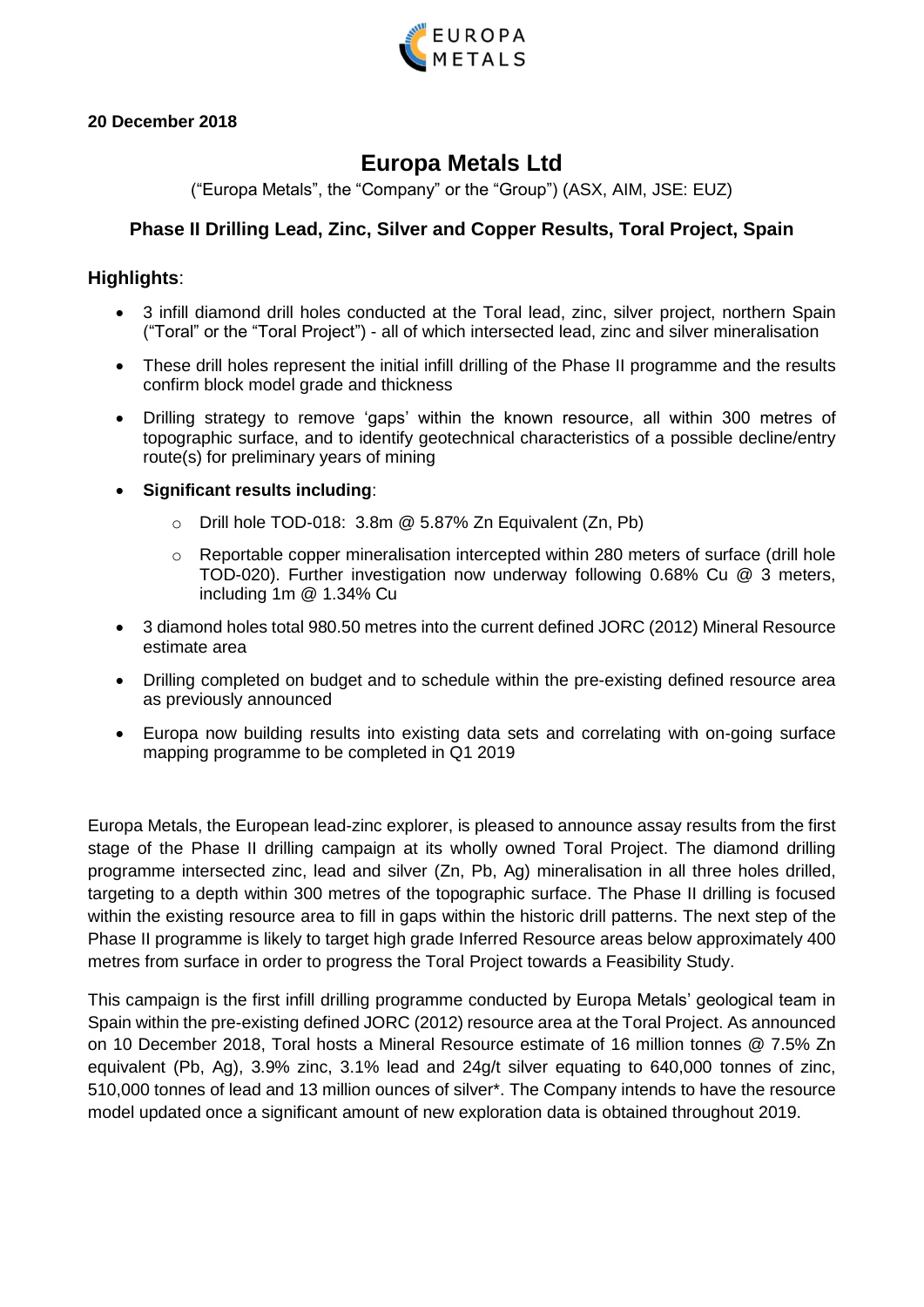

### **Copper Intersection**

The Europa Metals' geological team is also considering the results and implications of the TOD-020 drill hole that returned 3 metres at 0.68% copper from 297.35 metres. To date, copper traces have historically been encountered in the deposit, but the significance was unknown. This level of copper was not anticipated within the deposit so near to surface and follow up work is required to identify controls and extent of copper mineralisation.

\*Zn Eq (Pb, Ag)% is the calculated Zn equivalent incorporating silver credits as well as lead; (Zn Eq (PbAg)% = Zn + Pb\*0.96 + Ag\*0.022). Zn equivalent calculations were based on 3-year trailing average price statistics obtained from the London Metal Exchange and London Bullion Market Association giving an average Zn price of US\$2,500/t, Pb price of US\$2,100/t and Ag price of US\$17/oz.



TOD-020 drill core with highly visible chalcopyrite copper sulphide mineralisation

## **Phase II Diamond Drilling Programme**

As announced in October 2018, Europa Metals commenced a limited diamond drilling programme within the central area of the Toral deposit, with two objectives: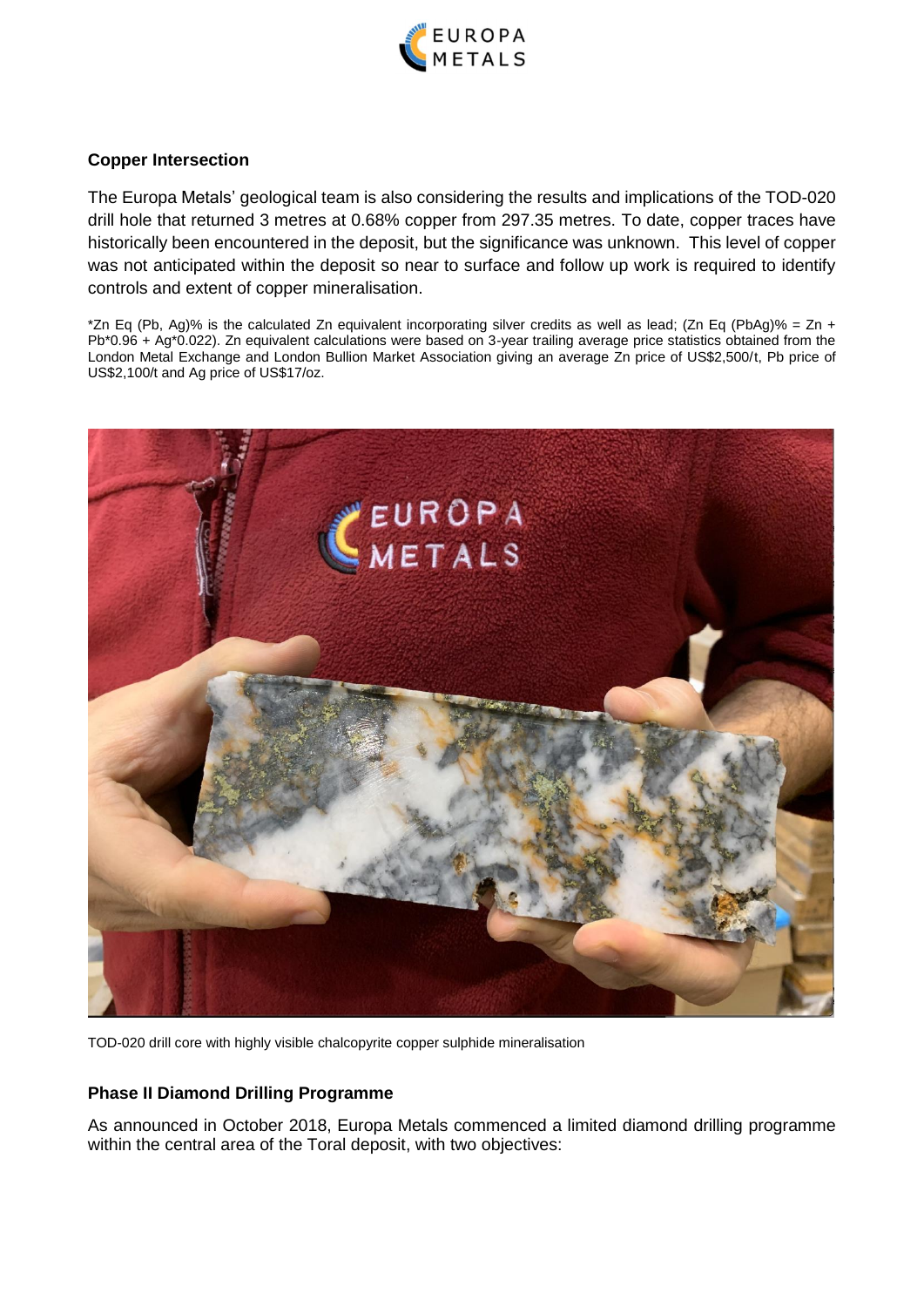

- 1. To inform the block model of the resource with grade and geotechnical characteristics; and
- 2. To inform the preliminary years of a conceptual mining scenario.

Lead, zinc and silver mineralisation was reported in each drill hole, with significant >5% Zn Eq (Pb Ag) intersections outlined below. TOD-018 results correlate well with the JORC 2018 Inferred Resource estimate in that area and depth. TOD-019, returned anomalous assays however below the >5% Zn Eq grade threshold for reporting of significant intercepts, and in addition to gaining further resource data, is providing the Company with important data on the position and direction of the mineralised structure as well as geotechnical data that will help with the design of the potential decline.



Set out in Table 1 below are the significant intersections returned from drill hole TOD-018:

| <b>Hole ID</b> | <b>Northing</b> | Easting | <b>RL</b><br>(m) | <b>Azimuth</b> | Dip   | Depth<br>(m) | From   | To     | Width<br>$(m)^*$ | Pb<br>% | Ζn<br>% | Αg<br>(g/t) | Zn Ea<br>(PbAg)% |
|----------------|-----------------|---------|------------------|----------------|-------|--------------|--------|--------|------------------|---------|---------|-------------|------------------|
| <b>TOD-018</b> | 682554          | 4709336 | 665              | 202            | $-67$ | 367          | 348.80 | 352.60 | 3.80             | 2.99    | 2.58    | 21.75       | 5.87             |

*Table 1: Significant Zn-Pb-Ag intercepts from infill diamond drill campaign. \*True thickness is approximately 90% of the drill thickness.*

#### **Notes:**

- 1. Significant Zn Eq intercepts were generated using a 0.4% Zn Eq trigger value, minimum width of 2m, maximum consecutive waste interval of 2m, minimum average Zn Eq grade >5%
- 2. Significant Cu intercepts were generated using a 0.2% Cu trigger value, minimum width of 2m, maximum consecutive waste of 2m, minimum average grade of 0.6% Cu.
- 3. Zn equivalent calculations were based on 3 year trailing average price statistics obtained from the London Metal Exchange and London Bullion Market Association giving an average Zn price of US\$2500/t, Pb price of US\$2100/t and Ag price of US\$17/Oz. Recovery and selling factors were incorporated into the calculation of Zn Eq values. It is the Company's opinion that all the elements included in the metal equivalents calculation (zinc, lead and silver) have a reasonable potential to be recovered and sold.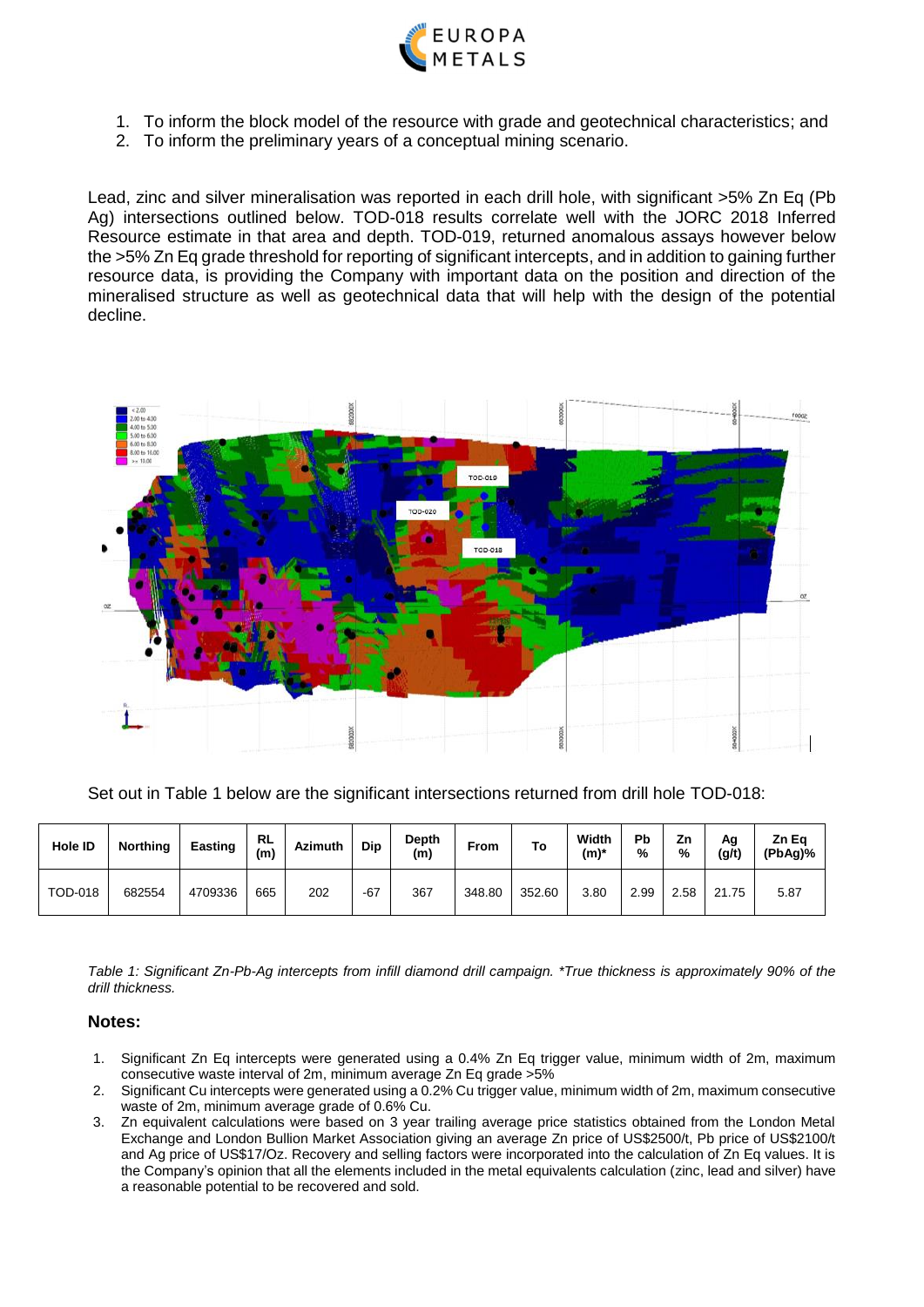

- 4. Zn Eq (Pb, Ag)% is the calculated Zn equivalent incorporating silver credits as well as lead and is the parameter used to define the cut-off grade used for reporting resources (Zn Eq (PbAg)% =  $Zn + Pb*0.96 + Ag*0.022$ ).
- 5. No top cutting was applied to Zn, Pb, Ag or Cu grades.

Anomalous results for copper were observed in TOD-020 and follow up work is required to better identify the controls and distribution of copper mineralisation.

| <b>Hole ID</b> | <b>Northing</b> | <b>Easting</b> | RL<br>(m) | <b>Azimuth</b> | Dip | Depth<br>(m) | <b>From</b> | To     | Width<br>$(m)^*$ | Cu<br>% | Αg<br>(g/t) |
|----------------|-----------------|----------------|-----------|----------------|-----|--------------|-------------|--------|------------------|---------|-------------|
| <b>TOD-020</b> | 682443          | 4709313        | 663       | 202            | -68 | 314.50       | 297.35      | 300.30 | 3.00             | 0.68    | 5.5         |
| Inc.           |                 |                |           |                |     |              | 298.30      | 299.30 | 1.00             | 1.34    | 8.70        |

*Table 2: Significant Cu-Ag intercepts from Infill diamond drill campaign. \*True thickness is approximately 90% of the drill thickness.*

#### **2019 Work Programme**

Europa Metals will collate all of these results within the existing data package and, in Q1 2019, aims to complete surface mapping across the Toral Project, commence an environmental baseline study, and complete further historical core reinterpretation work.

The new information of high grade, near surface lead, zinc and silver results obtained from the reverse circulation drilling programme conducted earlier in 2018 and the copper intersections are also being interpreted to develop an understanding of the underlying sources of the Toral Mississippi Valley-type (MVT) system.

During 2019, Europa Metals will look to continue its Phase II drilling into the main high grade zones of the project with the intention of converting Inferred Resource to the Indicated category and conduct metallurgical testing.

#### **Myles Campion, Technical Director of Europa Metals, commented**:

"Our limited, focused drill programme has given us a promising results, confirming the block model results and geological theory of increasing grade with depth. I look forward to 2019 and expanding the infill drilling into the deeper, high grade core of Toral*."* 

#### **Laurence Read, Executive Director of Europa Metals, commented;**

"The first phase of the diamond drilling programme was designed to investigate gaps within the existing resource and begin to build a schedule for the first few years of a potential mining project with all the drilling conducted within 300 meters of surface. The copper result is unexpected at this depth and again we see another occurrence of high grade mineralisation appearing nearer to surface. With a metre in excess of 1% we shall now work to determine the source of the copper at Toral. We look forward to putting out results of further work at our Toral Project in early 2019."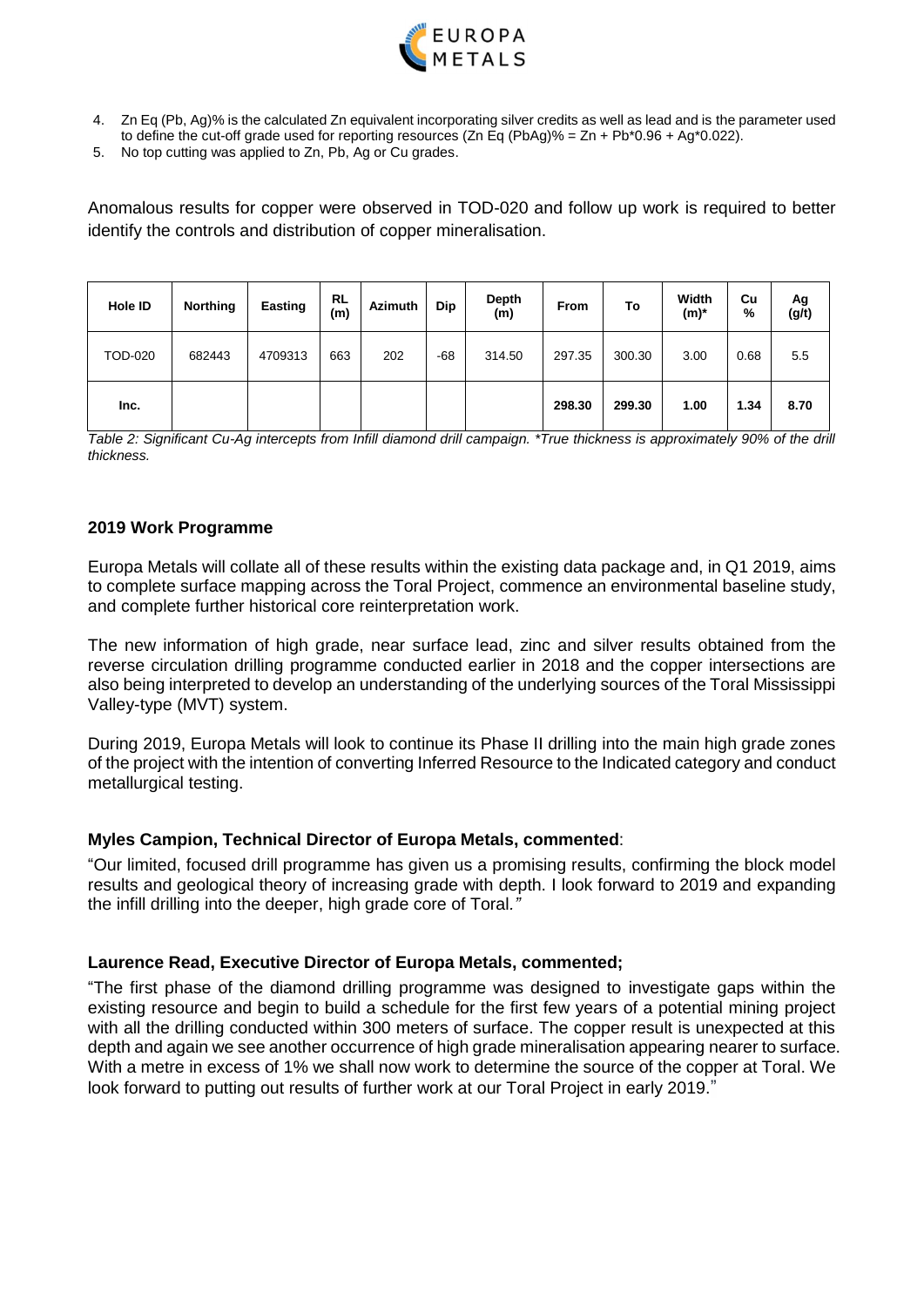

### **Competent Person's statement**

*The significant intercepts for the Toral Project were prepared by Mr J.N. Hogg, MSc. MAIG Principal Geologist for AMS, an independent Competent Person within the meaning of the JORC (2012) code and qualified person under the AIM guidance note for mining and oil & gas companies.* 

*Mr Hogg has reviewed and verified the technical information that forms the basis of, and has been used in the preparation of, the significant intercepts in this announcement, including all analytical data, diamond drill hole logs, QA/QC data, density measurements, and sampling, diamond drilling and analytical techniques. Mr Hogg consents to the inclusion in this announcement of the matters based on the information, in the form and context in which it appears. Mr Hogg has also reviewed and approved the technical information in his capacity as a Competent person under the AIM Rules for Companies.*

*Additionally, Mr Hogg confirms that the entity is not aware of any new information or data that materially affects the information contained within the Company's previous announcements referred to herein*.

For further information on the Company, please visit [www.europametals.com](http://www.europametals.com/) or contact:

### **Europa Metals Ltd**

Dan Smith, Non-Executive Director and Company Secretary (Australia) T: +61 417 978 955

Laurence Read, Executive Director (UK) T: +44 (0)20 3289 9923

#### **Strand Hanson Limited (Nominated Adviser)**

Rory Murphy / Matthew Chandler T: +44 (0)20 7409 3494

#### **Turner Pope Investments (TPI) Limited** (Broker)

Andy Thacker T: +44 (0)20 3621 4120

#### **Sasfin Capital Proprietary Limited** (a member of the Sasfin group) (JSE Sponsor)

Sharon Owens T (direct): +27 11 809 7762

*The information contained within this announcement is deemed by the Company to constitute inside information as stipulated under the Market Abuse Regulation (EU) No. 596/2014.*

#### **Glossary of technical terms**:

| "Ag"                | silver;                                                                               |
|---------------------|---------------------------------------------------------------------------------------|
| "Cu"                | Copper                                                                                |
| "g"                 | grammes;                                                                              |
| "g/t"               | grammes per tonne;                                                                    |
| "Inferred Resource" | that part of a Mineral Re<br>estimated on the basis of<br>evidence is sufficient to i |

source for which quantity and grade (or quality) are limited geological evidence and sampling. Geological fficient to imply but not verify geological and grade (or quality) continuity. It is based on exploration, sampling and testing information gathered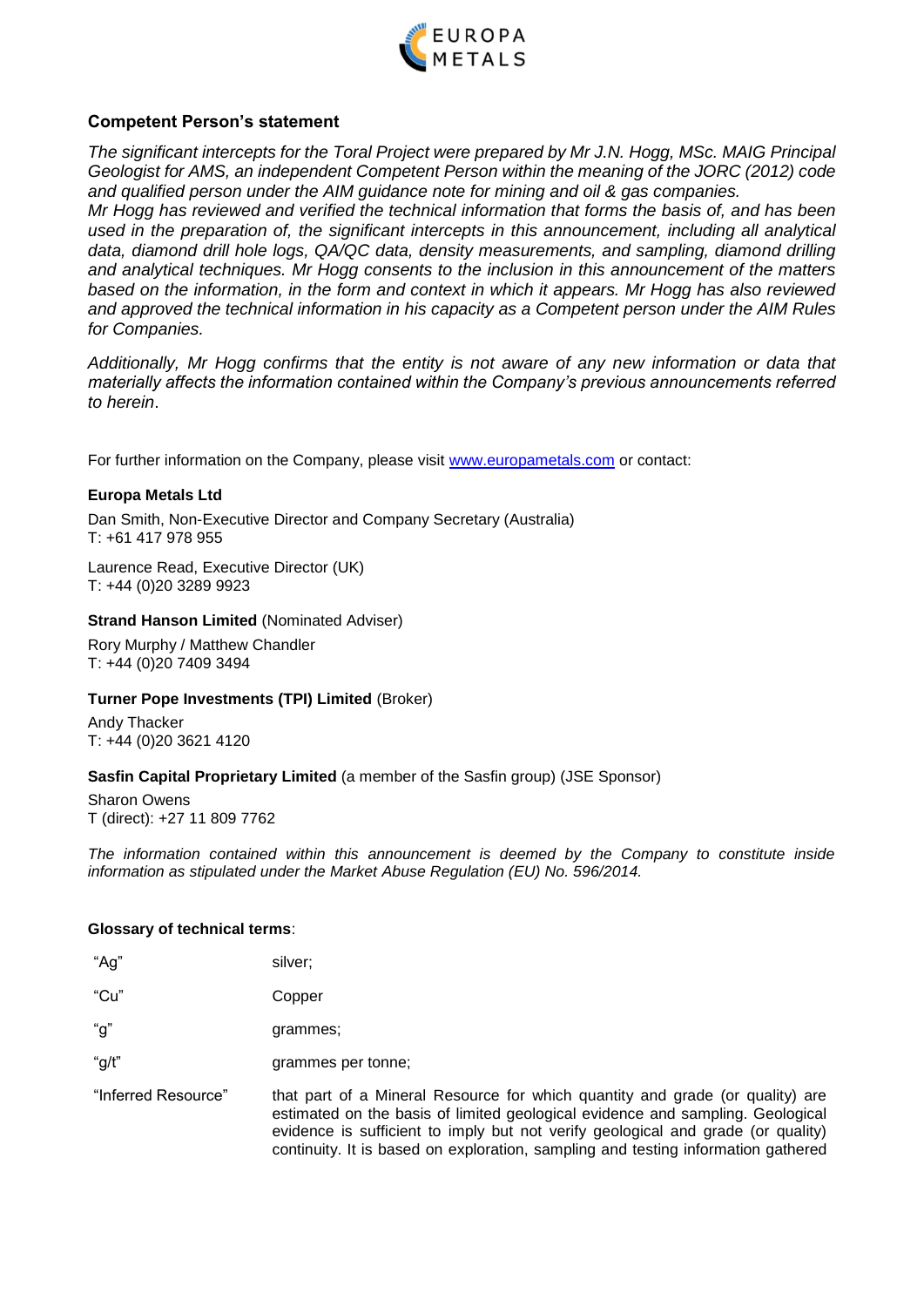

through appropriate techniques from locations such as outcrops, trenches, pits, workings and drill holes;

- "JORC" the Australasian Code for Reporting of Exploration Results, Mineral Resources and Ore Reserves, as published by the Joint Ore Reserves Committee of The Australasian Institute of Mining and Metallurgy, Australian Institute of Geoscientists and Minerals Council of Australia;
- "JORC (2012)" the 2012 edition of the JORC code;

"m" metre;

- "Mineral Resource" a concentration or occurrence of material of economic interest in or on the earth's crust in such form and quantity that there are reasonable and realistic prospects for eventual economic extraction. The location, quantity, grade, continuity, and other geological characteristics of a Mineral Resource are known, estimated from specific geological evidence and knowledge, or interpreted from a wellconstrained and portrayed geological model;
- "Mt" million tonnes;
- "oz" troy ounce;
- "Pb" lead;
- "QA/QC" quality assurance/quality control; and
- "Zn" zinc.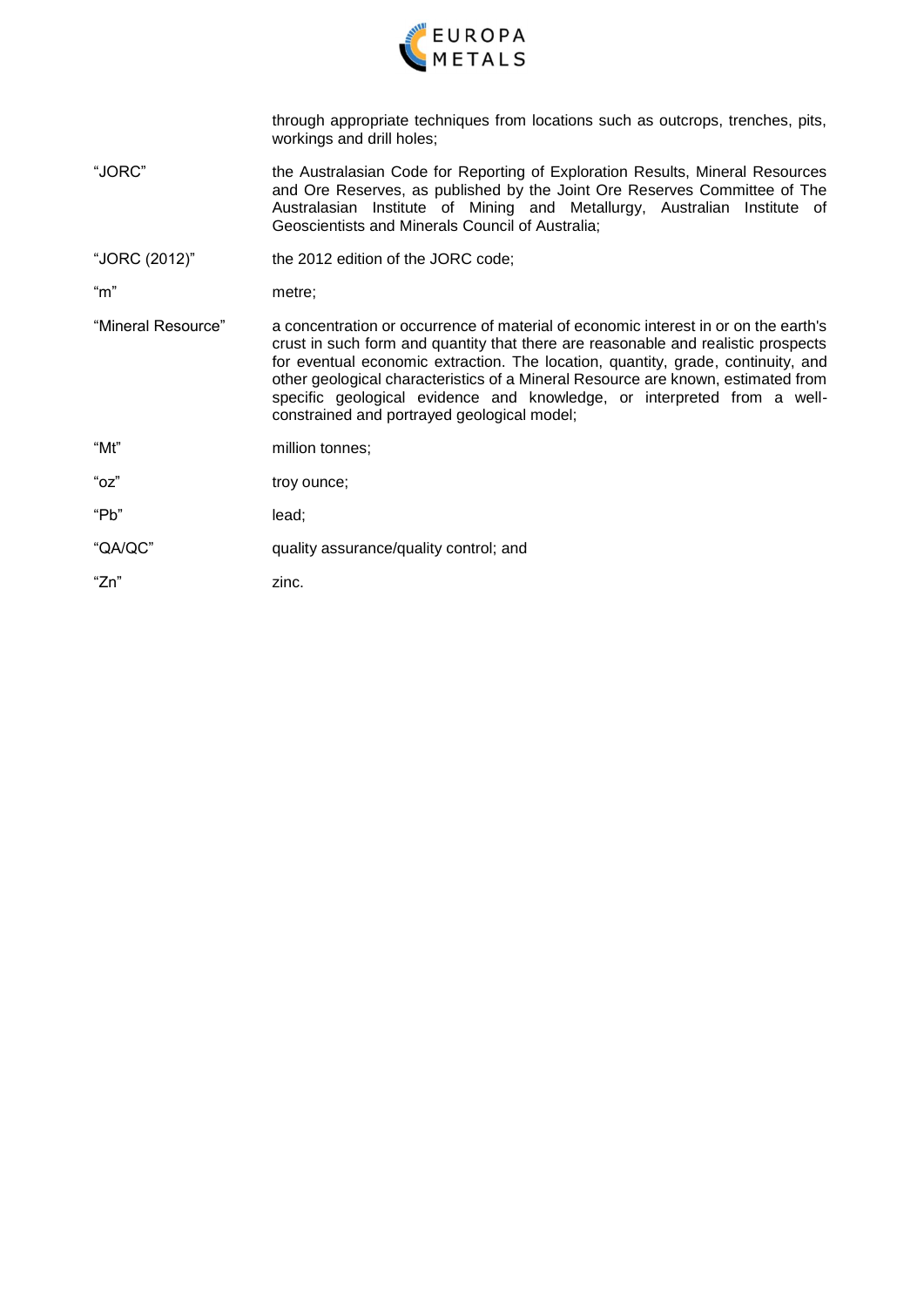

# **APPENDIX**: **Table 1 Appendix 5A ASX Listing Rules (JORC 2012)**

#### **Section 1 Sampling techniques and data**

*(Criteria in this section apply to all succeeding sections.)*

| <b>Criteria</b>               | <b>JORC Code explanation</b>                                                                                                                                                                                                                                                                                                                                                                                                                                                                                                                                                                                                                                                                                                                                                                                                                                                                                                                                                                                                                                                                                              | <b>Commentary related to the Toral Project</b>                                                                                                                                                                                                                                                                                                                                                                                                                                                      |
|-------------------------------|---------------------------------------------------------------------------------------------------------------------------------------------------------------------------------------------------------------------------------------------------------------------------------------------------------------------------------------------------------------------------------------------------------------------------------------------------------------------------------------------------------------------------------------------------------------------------------------------------------------------------------------------------------------------------------------------------------------------------------------------------------------------------------------------------------------------------------------------------------------------------------------------------------------------------------------------------------------------------------------------------------------------------------------------------------------------------------------------------------------------------|-----------------------------------------------------------------------------------------------------------------------------------------------------------------------------------------------------------------------------------------------------------------------------------------------------------------------------------------------------------------------------------------------------------------------------------------------------------------------------------------------------|
| Sampling<br>techniques        | Nature and quality of sampling (e.g. cut<br>channels, random chips, or specific specialised<br>industry standard measurement tools<br>appropriate to the minerals under investigation,<br>such as down hole gamma sondes, or handheld<br>XRF instruments, etc). These examples should<br>not be taken as limiting the broad meaning of<br>sampling.<br>Include reference to measures taken to ensure<br>sample representivity and the appropriate<br>calibration of any measurement tools or systems<br>used.<br>Aspects of the determination of mineralisation<br>that are Material to the Public Report.<br>In cases where 'industry standard' work has<br>been done this would be relatively simple (e.g.<br>'reverse circulation drilling was used to obtain 1<br>m samples from which 3 kg was pulverised to<br>produce a 30 g charge for fire assay'). In other<br>cases more explanation may be required, such<br>as where there is coarse gold that has inherent<br>sampling problems. Unusual commodities or<br>mineralisation types (e.g. submarine nodules)<br>may warrant disclosure of detailed information. | 2018 diamond drilling by Europa Metals.<br>Diamond core was logged and sampled as per Europa Metals' SOPs, which are in line with industry standards.<br>Geological and analytical data is recorded on hardcopy. Selective sampling method was employed around areas of<br>interest. Sampling intervals measure approx. 1m. Samples of 3kg were sent to ALS Seville for preparation and multi-<br>element analysis by ICP. Samples reduced to -400 microns and 100 g sub-sample taken for analysis. |
| <b>Drilling</b><br>techniques | Drill type (e.g. core, reverse circulation, open-<br>hole hammer, rotary air blast, auger, Bangka,<br>sonic, etc) and details (e.g. core diameter, triple<br>or standard tube, depth of diamond tails, face-<br>sampling bit or other type, whether core is<br>oriented and if so, by what method, etc).                                                                                                                                                                                                                                                                                                                                                                                                                                                                                                                                                                                                                                                                                                                                                                                                                  | Three core drill holes total 980.50 metres<br>Holes were a mixture of PQ, HQ and NQ. No orientation has been done on drill core.                                                                                                                                                                                                                                                                                                                                                                    |
| Drill sample<br>recovery      | Method of recording and assessing core and<br>chip sample recoveries and results assessed.<br>Measures taken to maximise sample recovery<br>and ensure representative nature of the<br>samples.                                                                                                                                                                                                                                                                                                                                                                                                                                                                                                                                                                                                                                                                                                                                                                                                                                                                                                                           | Recovery data was recorded as part of the logging.                                                                                                                                                                                                                                                                                                                                                                                                                                                  |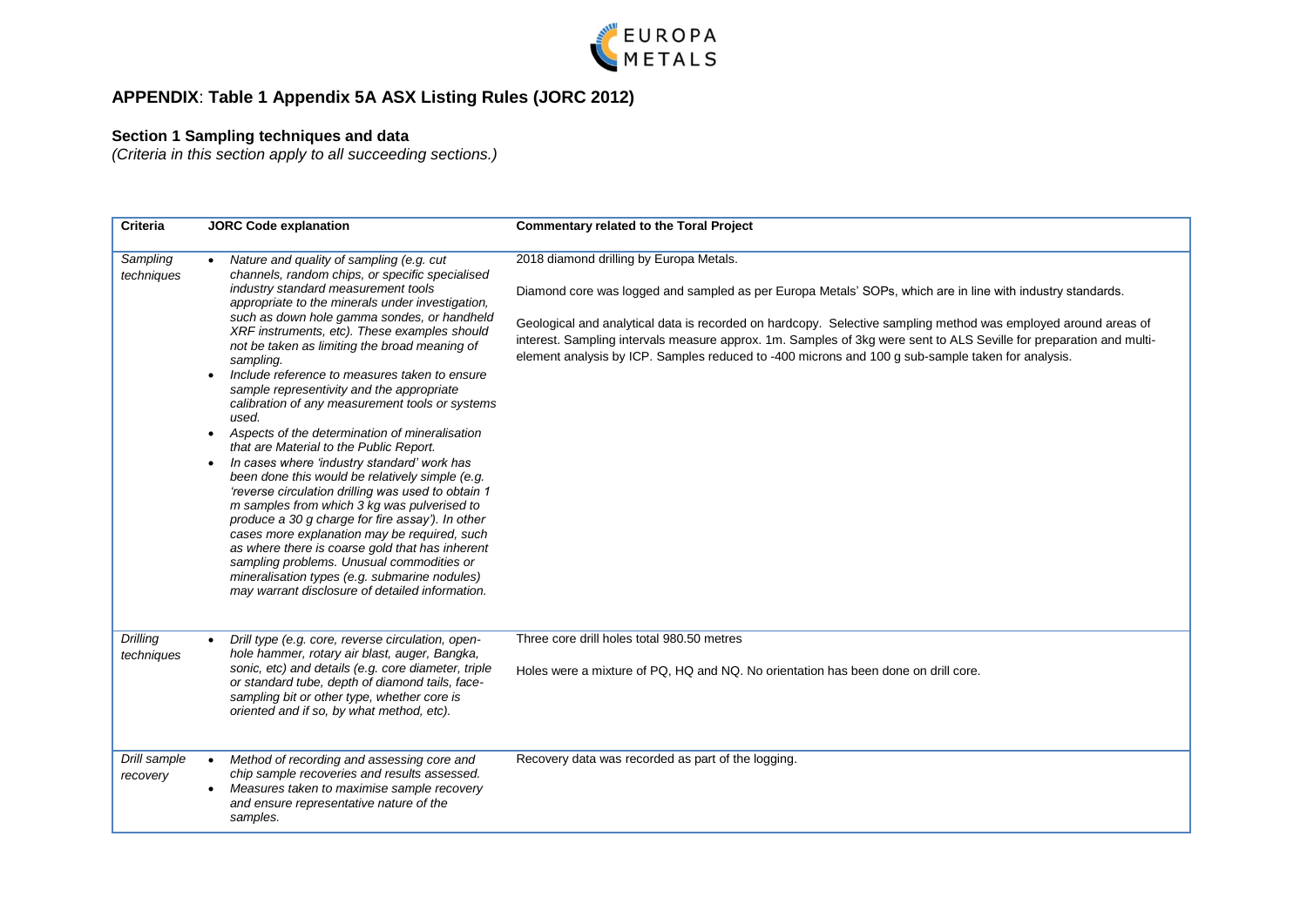

| Criteria                                                    | <b>JORC Code explanation</b>                                                                                                                                                                                                                                                                                                                                                                                                                                                                                                                                                                                                                                                                                            | <b>Commentary related to the Toral Project</b>                                                                                                                                                                                                                                                                                                                                                                                                                                                                              |
|-------------------------------------------------------------|-------------------------------------------------------------------------------------------------------------------------------------------------------------------------------------------------------------------------------------------------------------------------------------------------------------------------------------------------------------------------------------------------------------------------------------------------------------------------------------------------------------------------------------------------------------------------------------------------------------------------------------------------------------------------------------------------------------------------|-----------------------------------------------------------------------------------------------------------------------------------------------------------------------------------------------------------------------------------------------------------------------------------------------------------------------------------------------------------------------------------------------------------------------------------------------------------------------------------------------------------------------------|
|                                                             | Whether a relationship exists between sample<br>$\bullet$<br>recovery and grade and whether sample bias<br>may have occurred due to preferential loss/gain<br>of fine/coarse material.                                                                                                                                                                                                                                                                                                                                                                                                                                                                                                                                  | The CP has reviewed the recovery data for the diamond drilling and it is within industry standards. Recovery is regularly<br>over 90%                                                                                                                                                                                                                                                                                                                                                                                       |
| Logging                                                     | Whether core and chip samples have been<br>geologically and geotechnically logged to a level<br>of detail to support appropriate Mineral Resource<br>estimation, mining studies and metallurgical<br>studies.<br>Whether logging is qualitative or quantitative in<br>nature. Core (or costean, channel, etc)<br>photography.<br>The total length and percentage of the relevant<br>intersections logged.                                                                                                                                                                                                                                                                                                               | Core was logged on paper logs and transferred to an Access database.<br>DH lithology, alteration and mineralisation were recorded by variable interval based on characteristic similarities and<br>change boundaries.<br>Summary interval information was inputted to the database, comprising codes to describe logged lithology, alteration,<br>mineralisation and major structure for the interval.<br>Core was routinely photographed.<br>Logging is considered satisfactory for the level of study and resource class. |
| Sub-<br>sampling<br>techniques<br>and sample<br>preparation | If core, whether cut or sawn and whether<br>quarter, half or all core taken.<br>If non-core, whether riffled, tube sampled, rotary<br>split, etc and whether sampled wet or dry.<br>For all sample types, the nature, quality and<br>appropriateness of the sample preparation<br>technique.<br>Quality control procedures adopted for all sub-<br>$\bullet$<br>sampling stages to maximise representivity of<br>samples.<br>Measures taken to ensure that the sampling is<br>representative of the in situ material collected,<br>including for instance results for field<br>duplicate/second-half sampling.<br>Whether sample sizes are appropriate to the<br>$\bullet$<br>grain size of the material being sampled. | Core was cut by standard core saw and half core was submitted for analysis.<br>Sample collection, sample size, preparation and analysis are considered appropriate for the mineralogy and deposit type.<br>Samples are considered representative of the in-situ material collected.<br>QA/QC sample insertion procedures were employed at a ratio of 1 in 50, consisting of blanks, duplicates and standards<br>The QA/QC is acceptable                                                                                     |
| Quality of<br>assay data<br>and<br>laboratory<br>tests      | The nature, quality and appropriateness of the<br>assaying and laboratory procedures used and<br>whether the technique is considered partial or<br>total.<br>For geophysical tools, spectrometres, handheld<br>XRF instruments, etc, the parametres used in<br>determining the analysis including instrument<br>make and model, reading times, calibrations<br>factors applied and their derivation, etc.                                                                                                                                                                                                                                                                                                               | Commercial laboratories ALS Seville (ISO9001:2008) were used for sample analysis.<br>Multi-element analysis, including Pb, Zn, Cu, Ag by ICP-MS were completed on all samples.<br>Over limits samples were re-analysed using ore grade methods of determination.<br>Sample analytical techniques are considered in line with industry standard for this style of mineralisation.                                                                                                                                            |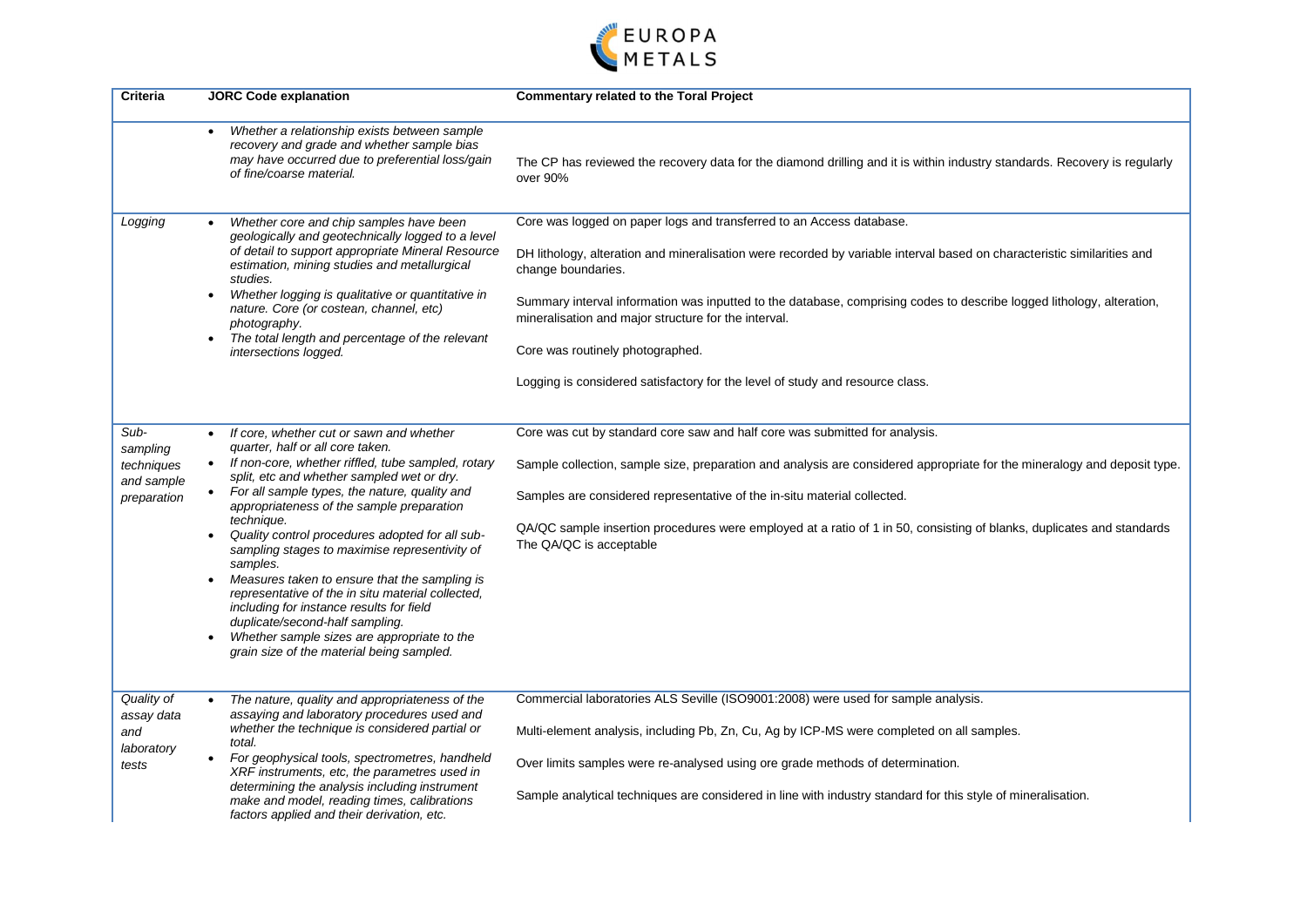

| <b>Criteria</b>                          | <b>JORC Code explanation</b>                                                                                                                                                                                                                                                                         | <b>Commentary related to the Toral Project</b>                                                                                                                                                                                                                                                                                                                                                                                                              |  |  |  |
|------------------------------------------|------------------------------------------------------------------------------------------------------------------------------------------------------------------------------------------------------------------------------------------------------------------------------------------------------|-------------------------------------------------------------------------------------------------------------------------------------------------------------------------------------------------------------------------------------------------------------------------------------------------------------------------------------------------------------------------------------------------------------------------------------------------------------|--|--|--|
|                                          | Nature of quality control procedures adopted<br>(e.g. standards, blanks, duplicates, external                                                                                                                                                                                                        | Europa Metals conducted a QC programme of inserting quarter core field duplicates, coarse blank and standards.                                                                                                                                                                                                                                                                                                                                              |  |  |  |
|                                          | laboratory checks) and whether acceptable<br>levels of accuracy (i.e. lack of bias) and                                                                                                                                                                                                              | No significant issues or fatal flaws were identified from the assessment of QA data.                                                                                                                                                                                                                                                                                                                                                                        |  |  |  |
|                                          | precision have been established.                                                                                                                                                                                                                                                                     | The nature and quantity of QA/QC data, procedures employed, level of accuracy and precision are considered<br>acceptable for the assigned resource classification. The quality of assay data and laboratory tests is acceptable for this<br>deposit.                                                                                                                                                                                                        |  |  |  |
|                                          |                                                                                                                                                                                                                                                                                                      | No geophysical tools, spectrometers or handheld XRF instruments were used in the exploration and resource work.                                                                                                                                                                                                                                                                                                                                             |  |  |  |
| Verification<br>of sampling<br>and       | The verification of significant intersections by<br>either independent or alternative company<br>personnel.                                                                                                                                                                                          | Paper recorded drill hole logging data is transferred to Excel, imported in to Access and imported to Micromine 3D<br>geological modelling software for validation.                                                                                                                                                                                                                                                                                         |  |  |  |
| assaying                                 | The use of twinned holes.<br>$\bullet$<br>Documentation of primary data, data entry<br>procedures, data verification, data storage                                                                                                                                                                   | DGPS collar and survey excel data, and lab analytical data transferred from lab.csv, to Excel and imported to Micromine<br>3D geological modelling software.                                                                                                                                                                                                                                                                                                |  |  |  |
|                                          | (physical and electronic) protocols.<br>Discuss any adjustment to assay data.                                                                                                                                                                                                                        | Core logging has not been verified against lab assay certificates by AMS.                                                                                                                                                                                                                                                                                                                                                                                   |  |  |  |
|                                          |                                                                                                                                                                                                                                                                                                      | No adjustment to the analytical data was considered necessary, other than conversion to zinc equivalents for reporting<br>purposes, following industry best practice. Raw analytical data remained unchanged.                                                                                                                                                                                                                                               |  |  |  |
| Location of<br>data points               | Accuracy and quality of surveys used to locate<br>drill holes (collar and down-hole surveys),<br>trenches, mine workings and other locations<br>used in Mineral Resource estimation.<br>Specification of the grid system used.<br>Quality and adequacy of topographic control.                       | Europa Metals diamond collars were surveyed using a Geomax 35 high-precision DGPS device Accuracy +/-3cm.<br>Downhole survey measurements taken using Reflex Maxibore downhole survey tool.<br>Co-ordinate grid system used is European Terrestrial Reference System 1989 UTM Zone 29.<br>Topographic DTM taken from 5 m resolution Lidar data MDT05-Lidar, from government mapping and survey association<br>Plan Nacional de Ortofotografía Aérea (PNOA). |  |  |  |
| Data                                     | Data spacing for reporting of Exploration<br>$\bullet$                                                                                                                                                                                                                                               | The infill holes are on approximate 130 metre centres                                                                                                                                                                                                                                                                                                                                                                                                       |  |  |  |
| spacing and<br>distribution              | Results.<br>Whether the data spacing and distribution is<br>sufficient to establish the degree of geological<br>and grade continuity appropriate for the Mineral<br>Resource and Ore Reserve estimation<br>procedure(s) and classifications applied.<br>Whether sample compositing has been applied. | The distribution of drillholes is sufficient to establish a degree of geological and grade continuity appropriate for the<br>Mineral Resource.<br>Intervals were not composited at the sampling stage.                                                                                                                                                                                                                                                      |  |  |  |
| Orientation<br>of data in<br>relation to | Whether the orientation of sampling achieves<br>unbiased sampling of possible structures and the<br>extent to which this is known, considering the<br>deposit type.<br>If the relationship between the drilling orientation<br>and the orientation of key mineralised structures                     | Drilling is angled to intercept mineralised structures at high angle, as close to perpendicular to dip and strike as<br>practicable.<br>No sample bias is introduced by drilling orientation.                                                                                                                                                                                                                                                               |  |  |  |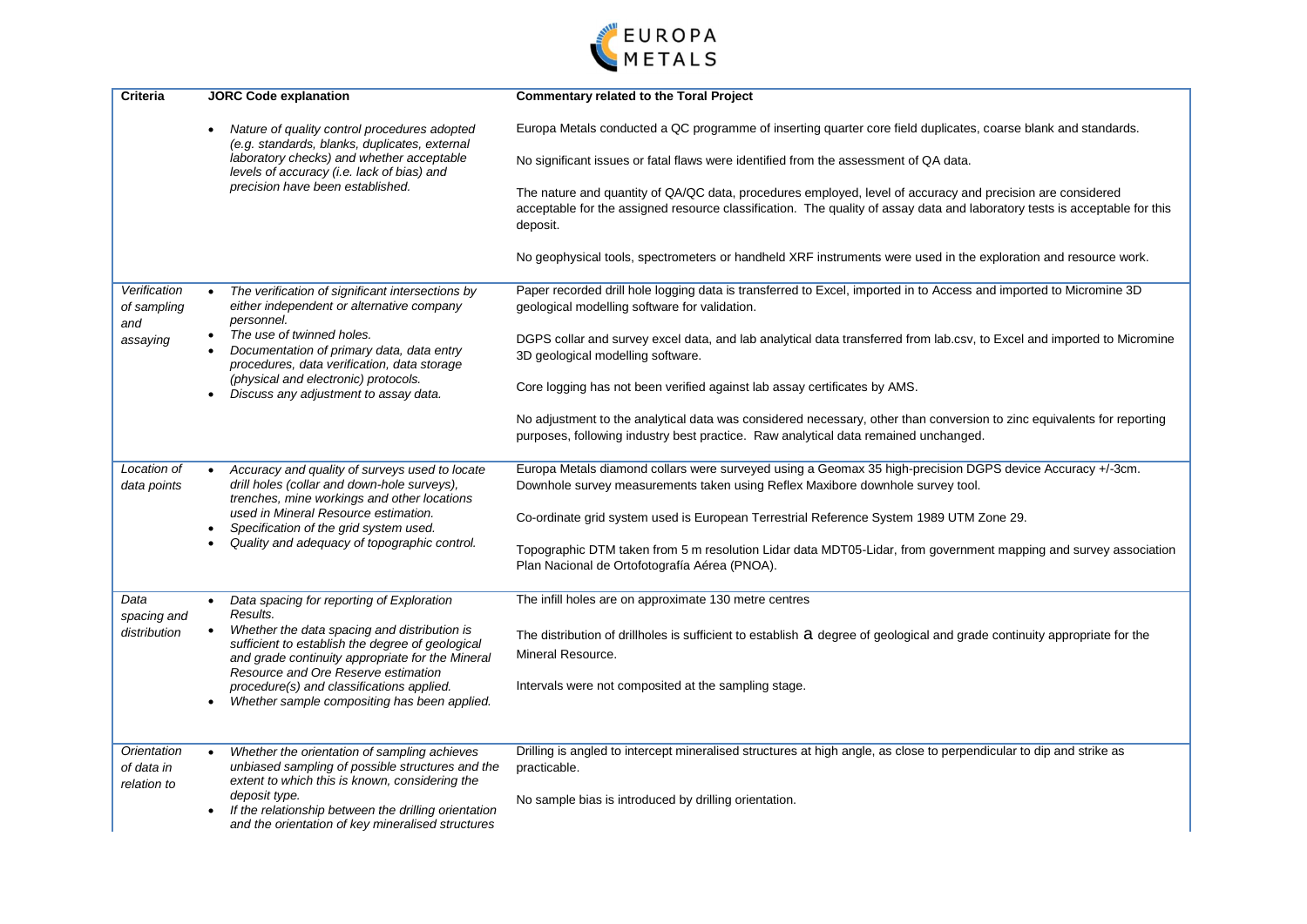

| <b>Criteria</b>         | <b>JORC Code explanation</b>                                                                              | <b>Commentary related to the Toral Project</b>                                                                                                                                                                                                                                                                                        |
|-------------------------|-----------------------------------------------------------------------------------------------------------|---------------------------------------------------------------------------------------------------------------------------------------------------------------------------------------------------------------------------------------------------------------------------------------------------------------------------------------|
| geological<br>structure | is considered to have introduced a sampling<br>bias, this should be assessed and reported if<br>material. |                                                                                                                                                                                                                                                                                                                                       |
| Sample<br>security      | The measures taken to ensure sample security.                                                             | Core logged and sampled in secure facility.<br>Samples are bagged in plastic bags and labelled with individual sample numbers, sample name and sample location.<br>Each bag is sealed to avoid loss and contamination. Plastic bags are placed in dry weave bags.<br>Samples are delivered to laboratory by courier in secured boxes. |
| Audits or<br>reviews    | The results of any audits or reviews of sampling<br>techniques and data.                                  | A Competent Person has reviewed and discussed diamond core sampling techniques and findings were satisfactory.                                                                                                                                                                                                                        |

#### **Section 2 Reporting of Exploration Results**

*(Criteria listed in the preceding section also apply to this section.)*

| <b>Criteria</b>                               | <b>JORC Code explanation</b>                                                                                                                                                                                                                                                                                                                                                                                                                        | Commentary                                                                                                                                                                                                                                                                                                                                                                                                                                                                    |
|-----------------------------------------------|-----------------------------------------------------------------------------------------------------------------------------------------------------------------------------------------------------------------------------------------------------------------------------------------------------------------------------------------------------------------------------------------------------------------------------------------------------|-------------------------------------------------------------------------------------------------------------------------------------------------------------------------------------------------------------------------------------------------------------------------------------------------------------------------------------------------------------------------------------------------------------------------------------------------------------------------------|
| Mineral tenement<br>and land tenure<br>status | Type, reference name/number, location<br>and ownership including agreements or<br>material issues with third parties such as<br>joint ventures, partnerships, overriding<br>royalties, native title interests, historical<br>sites, wilderness or national park and<br>environmental settings.<br>The security of the tenure held at the time<br>of reporting along with any known<br>impediments to obtaining a licence to<br>operate in the area. | Toral exploration permit number 15.199 (also referred to as Permiso de Investigacion), is located approximately 400 km<br>northwest of Madrid, within the Province of León, Autonomous Community of Castile and León.<br>Licence 15.199 covers an area of 20 km <sup>2</sup> .<br>Exploration licence 15.199 is owned by Goldquest Iberica, S.L., a wholly owned subsidiary of Europa Metals Limited. The<br>licence was renewed on 14 November 2017 for a period of 3 years. |
| <b>Exploration done</b><br>by other parties   | Acknowledgment and appraisal of<br>exploration by other parties.                                                                                                                                                                                                                                                                                                                                                                                    | 1972-1984 – Peñarroya-Adaro. 55 drill holes, 36 wedge drill holes.<br>1992-1995 – Geominera, Data re-evaluation.<br>2005-2008 - Lundin Mining. 7 drill holes.                                                                                                                                                                                                                                                                                                                 |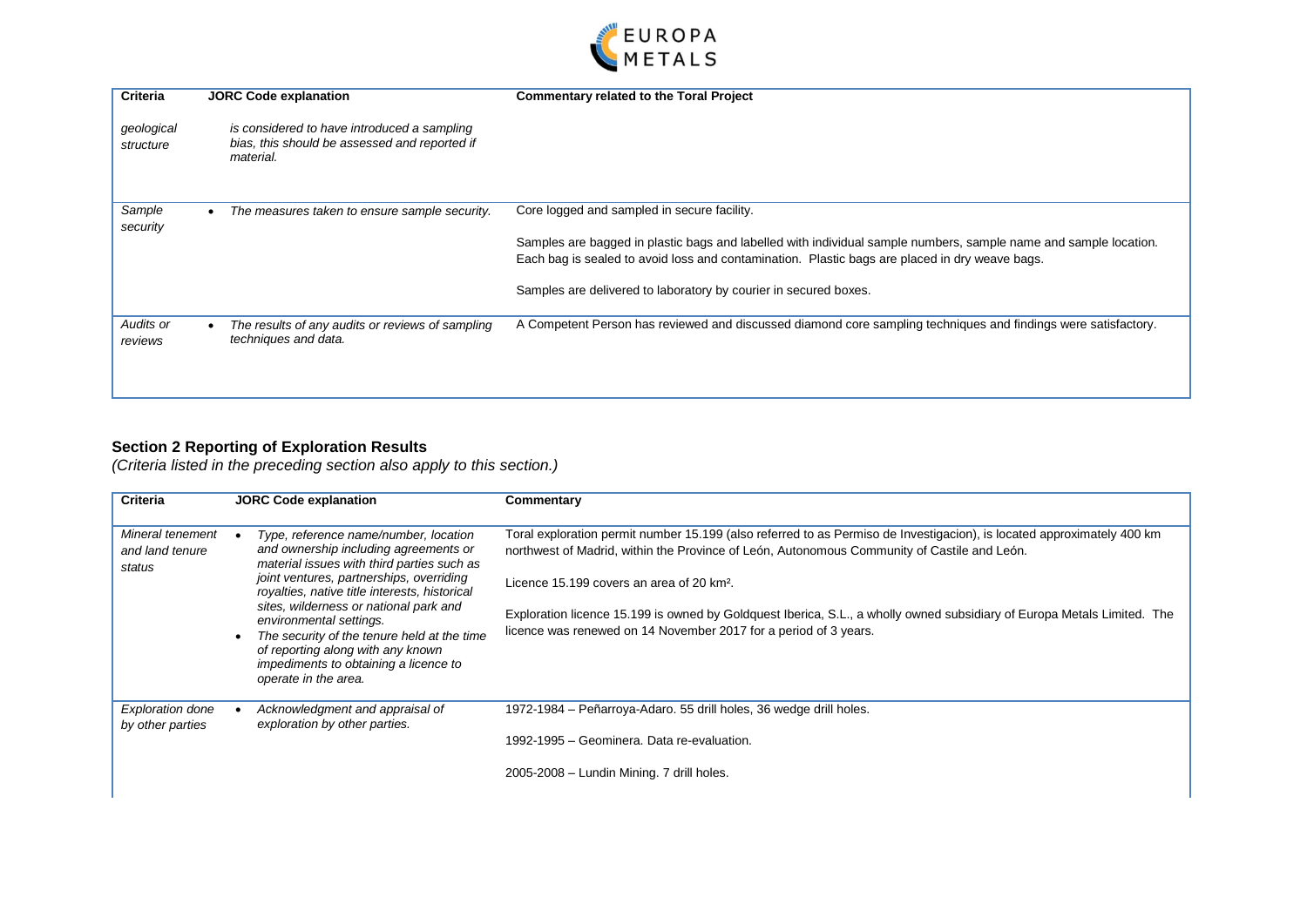

| <b>Criteria</b>                  | <b>JORC Code explanation</b>                                                                                          | Commentary                                                                                                                                                                                                                                                        |
|----------------------------------|-----------------------------------------------------------------------------------------------------------------------|-------------------------------------------------------------------------------------------------------------------------------------------------------------------------------------------------------------------------------------------------------------------|
|                                  |                                                                                                                       | 2009-2011 – Goldquest Mining. Soil and rock geochemistry. Historic gallery mapping. Data evaluation. NI43-101 Mineral<br>Resource Estimate.                                                                                                                       |
|                                  |                                                                                                                       | 2012-2015 – Portex Mining Corporation. Geological mapping. Data re-evaluation.                                                                                                                                                                                    |
|                                  |                                                                                                                       | 2015-2016 - Goldquest Iberica S.L. Soil and rock geochemistry. Geological mapping.                                                                                                                                                                                |
|                                  |                                                                                                                       | 2016-2017 - Goldquest Iberica S.L. (Europa Metals Limited). 6 drill holes. Historic gallery mapping and sampling. Data re-<br>evaluation and interpretation.                                                                                                      |
| Geology                          | Deposit type, geological setting and style<br>of mineralisation.                                                      | The Toral Project is located in the Southwestern part of the regional West Asturian Leonese Zone (WALZ), a major<br>tectono-stratigraphic unit of the Hercynian Orogeny.                                                                                          |
|                                  |                                                                                                                       | The mineralisation at Toral is considered as structurally controlled carbonate hosted Pb-Zn type. Shear and thrust fault<br>controlled mineralisation within favourable carbonate lithology and favourable contrasting contacts between carbonates<br>and shales. |
|                                  |                                                                                                                       | Styles of mineralisation are boudinage drusy quartz vein, replacement breccia, disseminated clots associated with silica,<br>carbonate and chlorite alteration.                                                                                                   |
|                                  |                                                                                                                       | Main metallic minerals are Sphalerite, Galena, Pyrite, Chalcopyrite and silver.                                                                                                                                                                                   |
| Drill hole<br><b>Information</b> | A summary of all information material to<br>the understanding of the exploration                                      | Drilling:                                                                                                                                                                                                                                                         |
|                                  | results including a tabulation of the<br>following information for all Material drill                                 | Number of drillholes used: 3                                                                                                                                                                                                                                      |
|                                  | holes:<br>easting and northing of the drill hole                                                                      | Collar East: 682554mE - 682443mE                                                                                                                                                                                                                                  |
|                                  | collar<br>elevation or RL (Reduced Level -<br>$\circ$                                                                 | Collar North: 4709336mN - 4709313mN                                                                                                                                                                                                                               |
|                                  | elevation above sea level in metres)<br>of the drill hole collar<br>dip and azimuth of the hole                       | Collar RL: 663mRL - 665mRL                                                                                                                                                                                                                                        |
|                                  | $\circ$<br>down hole length and interception<br>$\circ$<br>depth                                                      | Azimuth: 025° - 209°                                                                                                                                                                                                                                              |
|                                  | o hole length.<br>If the exclusion of this information is                                                             | Dip: -50° - -68°                                                                                                                                                                                                                                                  |
|                                  | justified on the basis that the information<br>is not Material and this exclusion does not                            | Length: 299 - 367m                                                                                                                                                                                                                                                |
|                                  | detract from the understanding of the<br>report, the Competent Person should<br>clearly explain why this is the case. | DH Interception depth: 160m - 270mRL                                                                                                                                                                                                                              |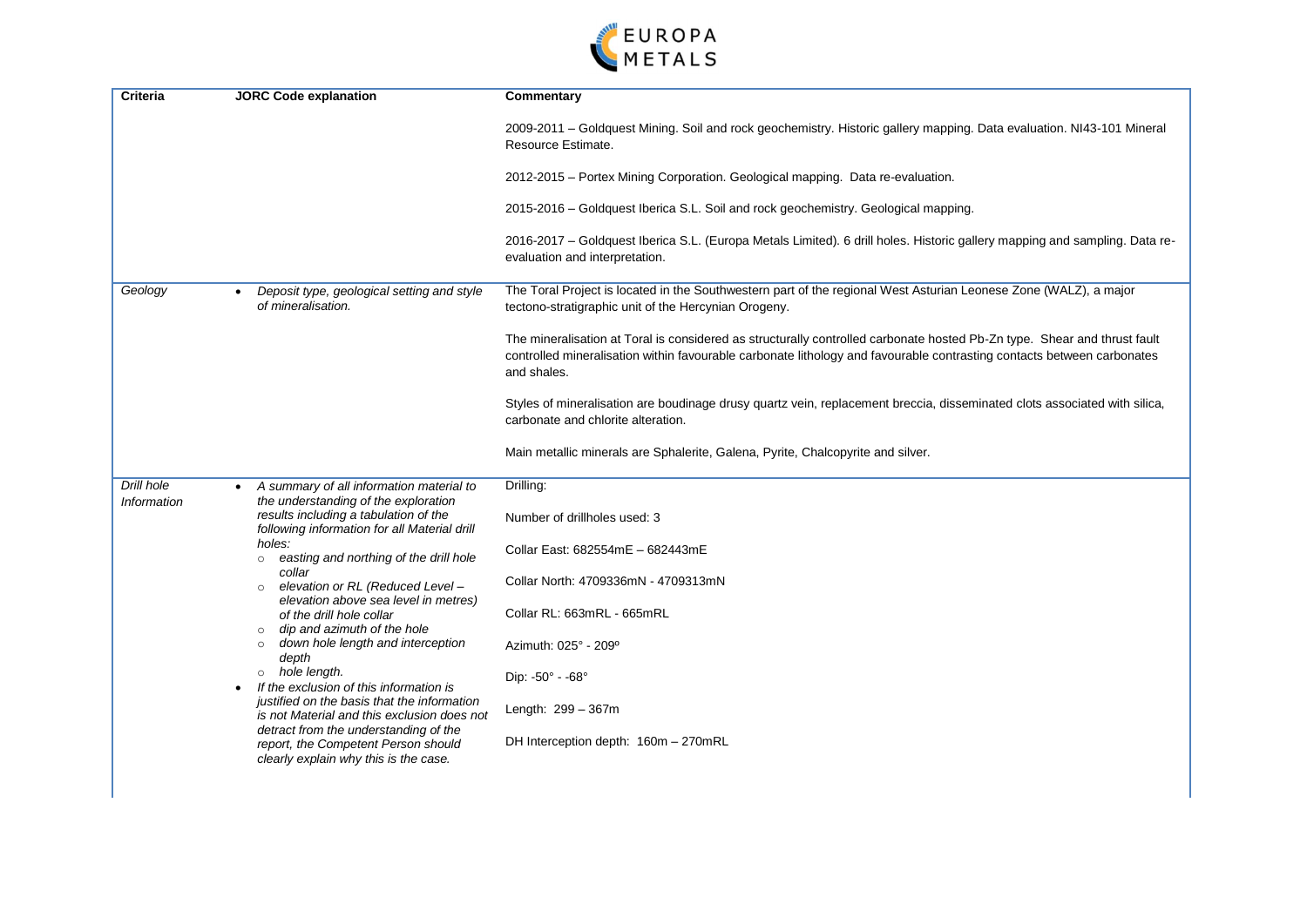

| Criteria                                                                     | <b>JORC Code explanation</b>                                                                                                                                                                                                                                                                                                                                                                                                                                                                                                                                                                           | Commentary                                                                                                                                                                                                                                                                                                                                                                                                                                                                                                                                                                                                     |
|------------------------------------------------------------------------------|--------------------------------------------------------------------------------------------------------------------------------------------------------------------------------------------------------------------------------------------------------------------------------------------------------------------------------------------------------------------------------------------------------------------------------------------------------------------------------------------------------------------------------------------------------------------------------------------------------|----------------------------------------------------------------------------------------------------------------------------------------------------------------------------------------------------------------------------------------------------------------------------------------------------------------------------------------------------------------------------------------------------------------------------------------------------------------------------------------------------------------------------------------------------------------------------------------------------------------|
| Data aggregation<br>methods                                                  | In reporting Exploration Results,<br>weighting averaging techniques,<br>maximum and/or minimum grade<br>truncations (e.g. cutting of high grades)<br>and cut-off grades are usually Material<br>and should be stated.<br>Where aggregate intercepts incorporate<br>short lengths of high grade results and<br>longer lengths of low grade results, the<br>procedure used for such aggregation<br>should be stated and some typical<br>examples of such aggregations should be<br>shown in detail.<br>The assumptions used for any reporting<br>of metal equivalent values should be<br>clearly stated. | No top cuts were applied to the data.<br>Zn equivalent calculations were based on 3 year trailing average price statistics obtained from the London Metal Exchange<br>and London Bullion Market Association giving an average Zn price of US\$2,500/t, Pb price of US\$2,100/t and Ag price of<br>US\$17/Oz. Recovery and selling factors were incorporated into the calculation of Zn Eq values. It is the Company's opinion<br>that all the elements included in the metal equivalents calculation (Zinc, Lead and Silver) have a reasonable potential to be<br>ultimately recovered and sold in the future. |
| Relationship<br>between<br>mineralisation<br>widths and<br>intercept lengths | These relationships are particularly<br>important in the reporting of Exploration<br>Results.<br>If the geometry of the mineralisation with<br>respect to the drill hole angle is known, its<br>nature should be reported.<br>If it is not known and only the down hole<br>$\bullet$<br>lengths are reported, there should be a<br>clear statement to this effect (e.g. 'down<br>hole length, true width not known').                                                                                                                                                                                  | Mineralisation is interpreted as sub-vertical to steeply dipping to the NE.<br>Angled drilling is sub-perpendicular to $+/-20^{\circ}$ oblique to mineralisation.<br>True thickness of mineralisation ranges from approximately 90%-80% downhole interval length.                                                                                                                                                                                                                                                                                                                                              |
| Diagrams                                                                     | Appropriate maps and sections (with<br>scales) and tabulations of intercepts<br>should be included for any significant<br>discovery being reported. These should<br>include, but not be limited to a plan view<br>of drill hole collar locations and<br>appropriate sectional views.                                                                                                                                                                                                                                                                                                                   |                                                                                                                                                                                                                                                                                                                                                                                                                                                                                                                                                                                                                |
| Balanced<br>reporting                                                        | Where comprehensive reporting of all<br>Exploration Results is not practicable,<br>representative reporting of both low and<br>high grades and/or widths should be<br>practiced to avoid misleading reporting of<br><b>Exploration Results.</b>                                                                                                                                                                                                                                                                                                                                                        | All available exploration data for the Toral deposit area has been collected and reported.                                                                                                                                                                                                                                                                                                                                                                                                                                                                                                                     |
| Other substantive<br>exploration data                                        | Other exploration data, if meaningful and<br>material, should be reported including<br>(but not limited to): geological<br>observations; geophysical survey results;<br>geochemical survey results; bulk samples<br>- size and method of treatment;<br>metallurgical test results; bulk density,<br>groundwater, geotechnical and rock<br>characteristics; potential deleterious or                                                                                                                                                                                                                    | No geophysical works have been completed.<br>Geological mapping and solid geology map generation completed.<br>Structural interpretation and 3D modelling completed.                                                                                                                                                                                                                                                                                                                                                                                                                                           |